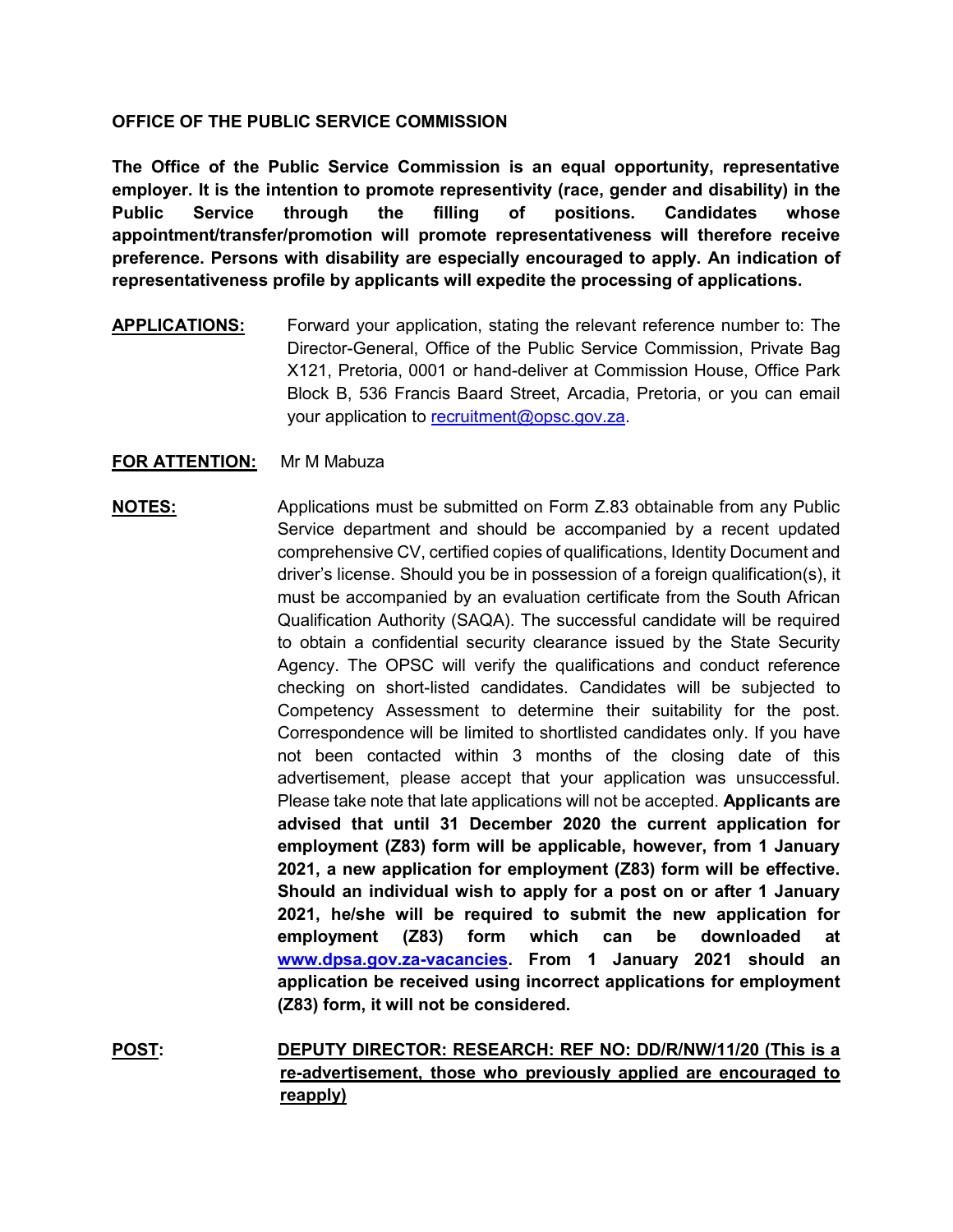**SALARY:** All-inclusive remuneration package of R869 007 per annum. The package includes a basic salary (70% of package), State's contribution to the Government Employees Pension Fund (13% of basic salary) and a flexible portion of 30% that may be structured in terms of applicable rules. The successful candidate will be required to enter into a performance agreement within three months after assumption of duty.

#### **CENTRE: NORTH WEST PROVINCIAL OFFICE**

- **REQUIREMENTS:** Ideal candidate's profile: A Degree or equivalent qualification (NQF Level 7) in the field of Social Sciences and/or Public Administration and/or Development Management. A post graduate qualification (NQF Level 8) will be an added advantage. 3-5 Years supervisory experience in Research and the development of Public Administration Practice. Strong technical competence and proven experience in research, research design, data analysis and Monitoring and Evaluation methods. Knowledge of Public Management, Administration, Human Resource Management Practices including Labour Relations, Ethics Infrastructure, Corporate Governance and Financial Management. Thorough understanding of government administration. Good report writing, presentation and analytical skills. People management, project management, and communication skills. Proficiency in the Microsoft Office suite, e.g. Excel, Word and PowerPoint. Valid driver's license (with exception of disabled applicants). An understanding of the Constitutional Values and Principles (CVPs) in Section 195 and how these CVPs contribute towards effective public service delivery. An understanding of how this post supports the role of the Public Service Commission (PSC) regarding the CVPs.
- **DUTIES:** Key Performance Areas: Evaluate the performance of the North West provincial public service using indicators and standards for each of the principles in section 195 of the Constitution. Design and develop research project proposals and/or project plans. Conduct Monitoring and Evaluation and social research on the public service. Evaluate Public Administration practices in Provincial Departments and develop solutions to identified problems. Conduct service delivery investigations and inspections. Conduct research in Human Resource Management and Development Practices and develop solutions to identified problems. Assist with investigation of grievances submitted to the PSC. Assist in managing and conducting Public Administration Investigations. Draft reports emanating from the key performance areas, including the report on the Compliance of the Constitutional Values and Principles (Section 196 4 (e) of the North West Provincial Government.